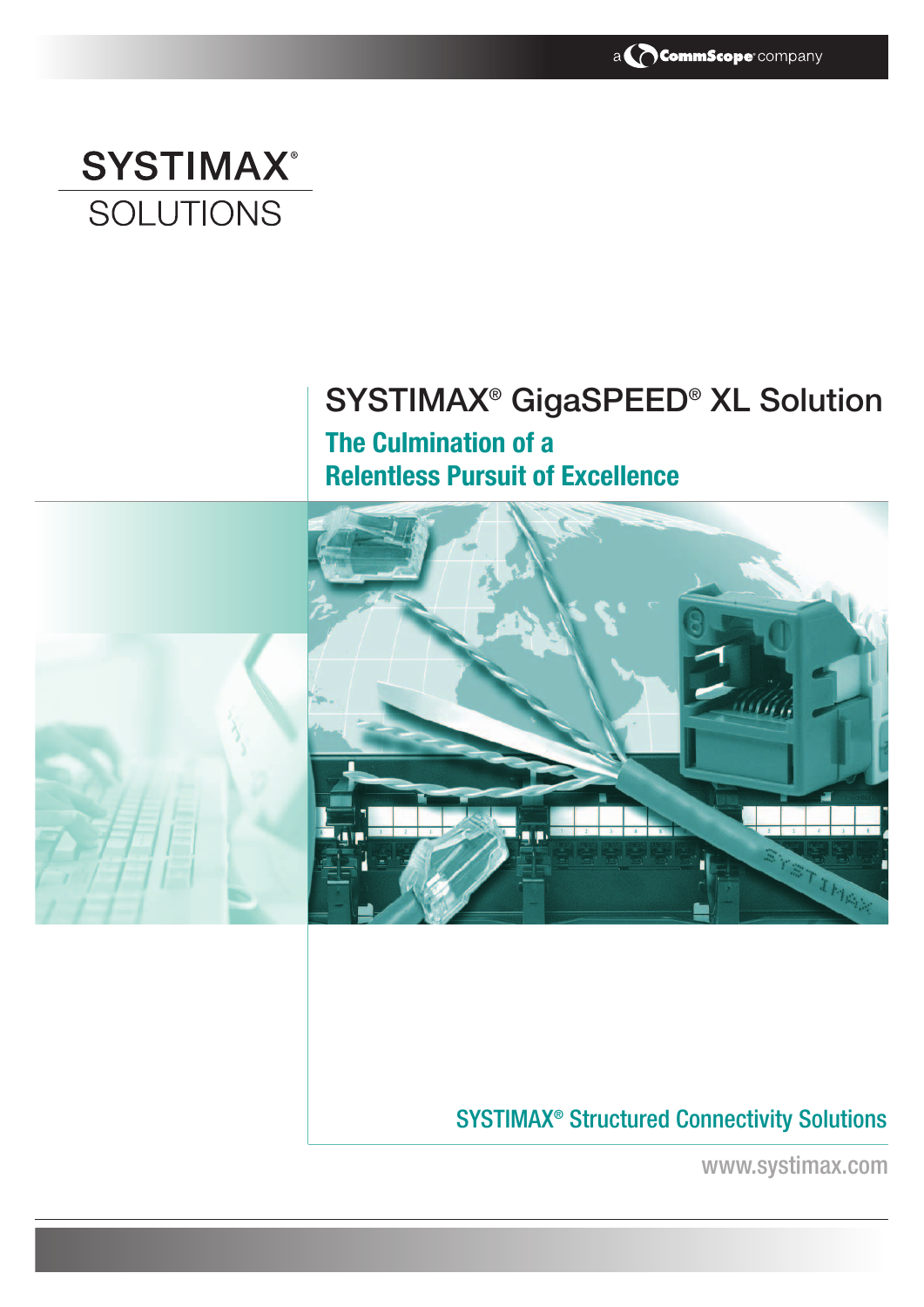**A study reported that 79% of employees use a company network. The study found that, on average, companies lose about 2% of annual revenues because of network problems.\***

**These companies are asking questions: To give us a competitive advantage, can we reduce network downtime? Can we cut operating costs? Can our network handle new technologies to make us more efficient?** 

**Too often the answer is, "Maybe" or "No." SYSTIMAX® Solutions is proud to introduce the system that enables you to answer, "Yes" with absolute confidence.**

**We call it the SYSTIMAX® GigaSPEED® XL Solution – the culmination of a relentless pursuit of excellence.**

\*Source: Cost of Network Downtime in the U.S., September 2000, Infonetics Research, Inc.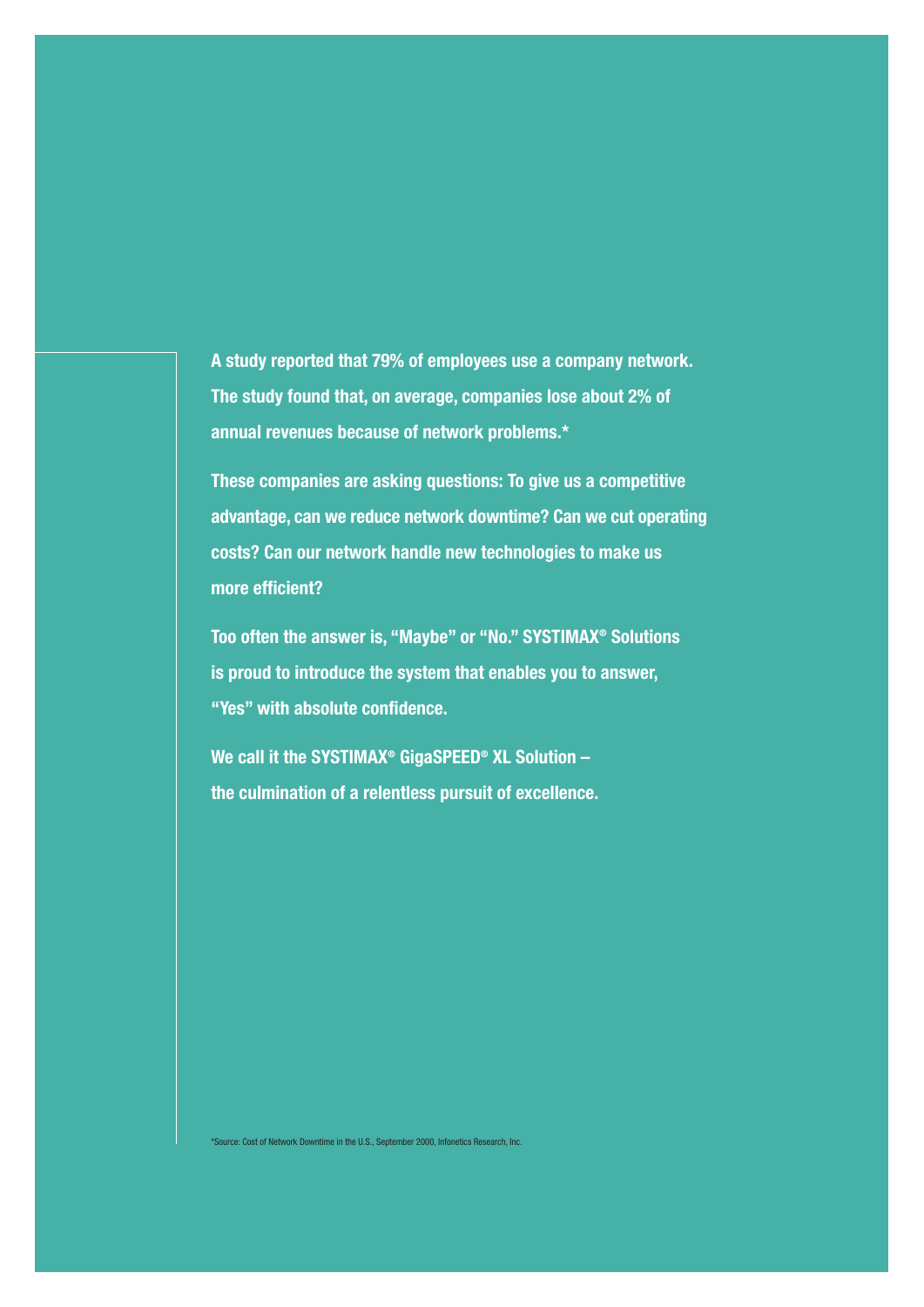#### **A Relentless Pursuit of Excellence**

#### **The SYSTIMAX Labs Effect**

Most vendors offer mixed cabling systems, built from the bottom up. That is, they begin with a core component (cable, usually) and add components from other vendors to create a "standards-compliant" system. Even if each component is Category 6 compliant, the channel may not be because of design differences among components.

**The SYSTIMAX GigaSPEED XL Solution: It's not just new. It's news.**

1 A survey by Infonetics Research confirmed something that has long been a motivating factor in our research – nearly half of all LAN/WAN problems (43%) are caused by cabling or apparatus. Network inefficiencies caused by overstressed cabling cost the average company nearly \$14 million per year in reduced productivity and lost revenues.

Today we are proud to introduce the solution. With 41 patents, our newest generation of SYSTIMAX GigaSPEED XL Solutions offers everything you'd expect from the world's leading copper cabling system – performance far beyond Category 6 standards, cost-effective design innovations and reliability so robust it can help make network downtime a thing of the past.

But one thing hasn't changed – the fundamental design principles that assure compatibility among all SYSTIMAX Structured Connectivity Solutions (SCS) components. That means the GigaSPEED XL Solution you install today will support your legacy applications to help keep you functioning at peak performance, even as you migrate to tomorrow's technologies that require Category 6 compatibility.

### To develop SYSTIMAX SCS, we've taken the opposite, "top-down", true systems approach. We begin by setting specific performance objectives. Proprietary system-level design techniques allow us to visualize the optimum end result by setting the highest system performance requirements and bandwidth. Sophisticated modeling tools and exhaustive design research yield the optimal system-level and component-level parameters. Finally these specifications of quality and reliability are incorporated into the production of every component.



#### **Meet the industry-leading connectivity solution in the world today**

**Proprietary design and manufacturing techniques developed by SYSTIMAX Labs make GigaSPEED XL cabling one of the most reliable high-performance UTP media in the world. It can easily handle Gigabit Ethernet, 1.2 gigabit ATM, even 270 Mb/s Serial Digital Video and is backward compatible to keep your legacy applications running at peak efficiency.**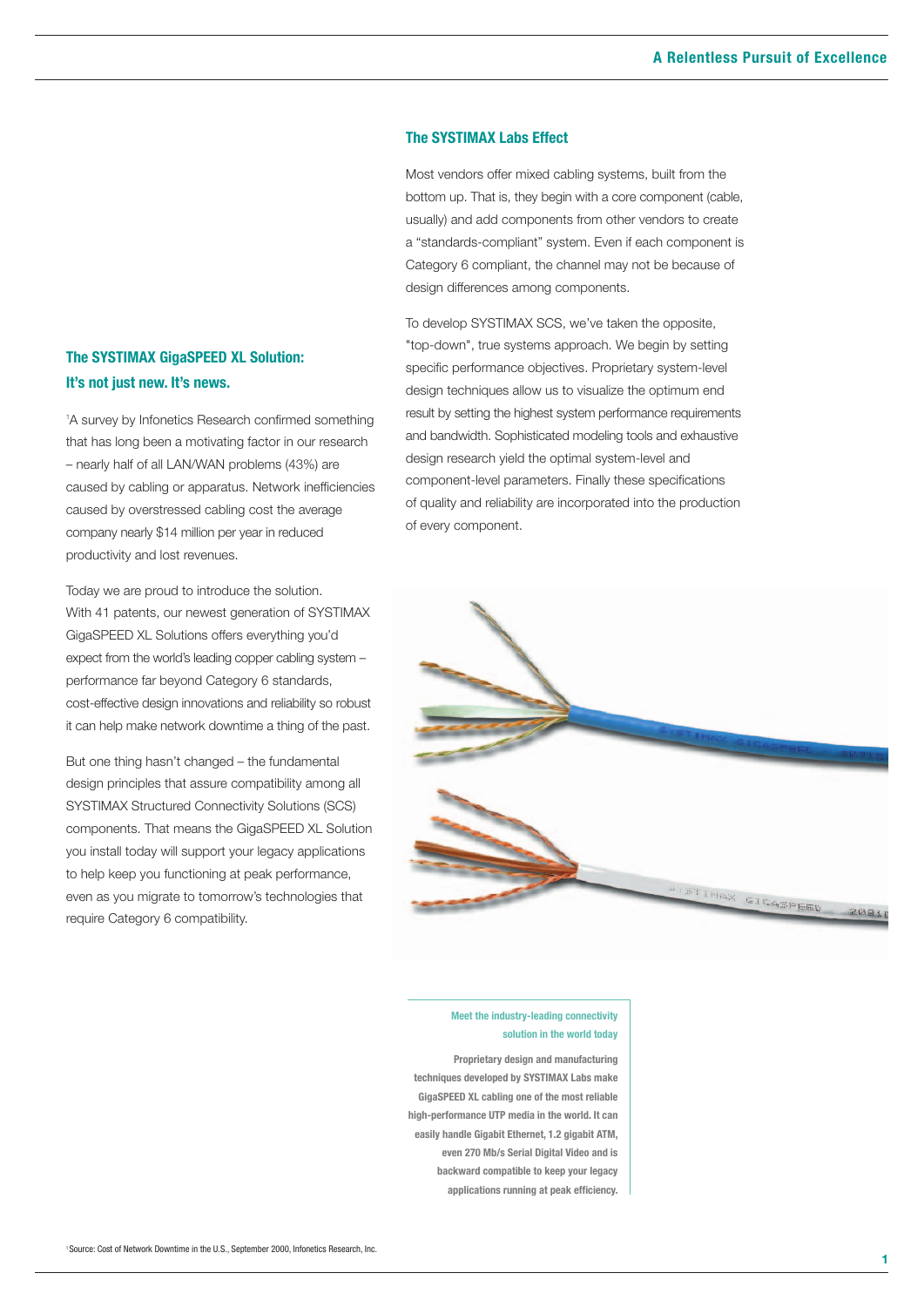To assure that these specifications of quality and reliability are built into our products, we do something else no other vendor does. Using proprietary tools and techniques, we design, test and manufacture the entire channel – cables, outlets, cords, patch panels – as a single, tightly integrated system.

We call this the SYSTIMAX Labs Effect. The result is a proven end-to-end solution precisely matched and balanced to be a network infrastructure you don't have to worry about – for 20 years.

#### **Why Performance Matters**

Yesterday, network performance simply meant fast file transfer. Today, it's life or death for a network.

Category 6 standards push UTP media to the limit. There is zero margin for error. Vendors that claim "Cat 6 compliance" often base that claim on the fact that individual components were able to achieve this performance, on average, in lab tests, at a specific frequency.

Do you like to gamble? "Average" performance in lab tests does not take into account real-world conditions such as network congestion, less-than-perfect installation, and imbalance among components. In the real world, many systems simply will not have enough headroom to cope.

Your PCs double in power every 2-3 years, driven by bandwidth-hungry applications. Your cabling – which represents only about 5% of your network costs – will have to handle massive traffic increases for 20 years. Would you rather gamble, or make a safe choice?

#### **Ask the Tough Questions**

In the trade magazines you'll see impressive claims from many companies. Read the ads, then evaluate them by asking a few difficult questions:

- Can the company guarantee significant channel margin over the entire frequency range, from 1 to 250 MHz? We can.
- Are performance claims valid for the entire network channel, end to end, from equipment closet to desktop? Ours are. Guaranteed.
- Does the company design, manufacture and test every component? Every channel? We do.
- The Big Question: Are advertised performance claims guaranteed in the warranty, for existing and future applications, for 20 years? Ours are.

In today's economy, these are the questions that could determine your company's future. Be skeptical of long answers. We believe that only one company can answer all of these questions in one word: Yes.



#### **The Tools our Competitors Envy**

Most vendors measure the performance of individual components. But in real-life use, these figures have little meaning. At the ultra-critical tolerances required to run Category 6 applications, even a slight imbalance among Category 6-compliant components can cause frequent slowdowns and network failures. To build the world's most reliable cabling system, the scientists and engineers of SYSTIMAX Labs developed the most advanced network analysis tools in the world today: Modal Decomposition Modeling, Connector Field Pattern Modeling and Cable Twist Accuracy Technology. These proprietary tools and techniques allow us to match the performance characteristics of every component with a level of precision no other company can approach. We believe that this is the only way to assure full Category 6 performance throughout your complete network – closet to desktop – under all conditions. Which is why no other company warrants guaranteed worst-case channel performance claims in writing, like we do.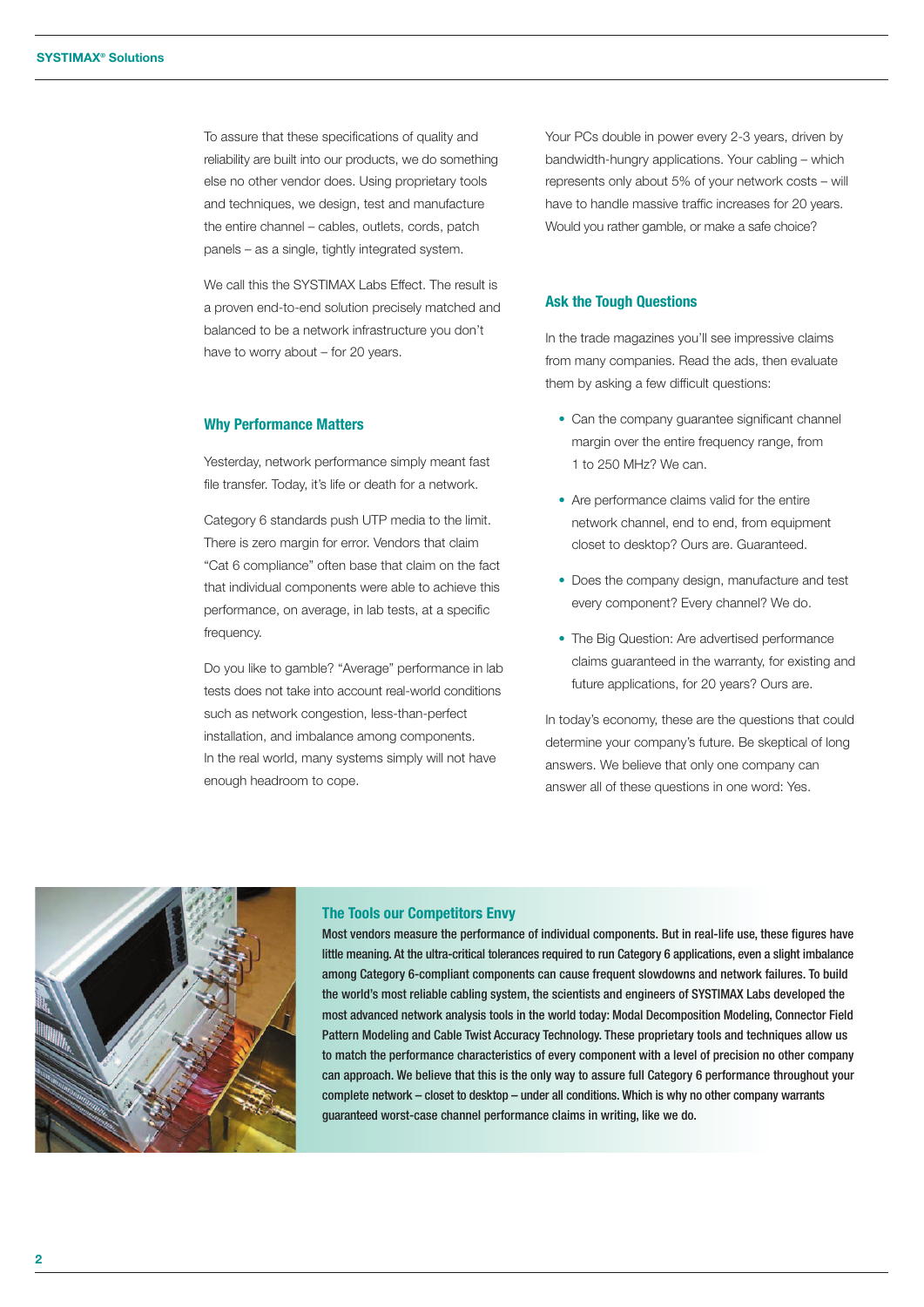#### **The pipe may not be as fat as it appears**

Many vendors use components from several manufacturers. Even if each is Category 6 compliant, slight differences in design can cause signal reflections at the points where they join. These signal "echoes" reduce performance of the entire channel. SYSTIMAX GigaSPEED XL components are impedance-balanced to match precisely – the only way to achieve peak channel performance and reliability from end-to-end.





SYSTIMAX GigaSPEED XL components are precision engineered to provide a generous bandwidth margin that ensures absolute reliability through your entire channel.

#### **A Relentless Pursuit of Excellence**

How do SYSTIMAX Solutions™ offer the best protection for your investment in cabling infrastructure? It can't all be explained in this brochure, but here are a few important distinctions between us and our competitors:

Manufacturing excellence: SYSTIMAX SCS quality control methods are so stringent that ISO-9001 specifications were based on standards we developed years before. This allows us to provide every customer on every continent with the same performance and reliability in every location.

Industry-leading support: We believe we are the only company with the depth, the reputation and the worldwide resources to provide support when and where you need it – with global sales facilities, 4-tier technical support and a network of highly trained BusinessPartners on every continent.

Customer confidence: SYSTIMAX SCS is the most widely used cabling system in the world, according to independent researchers. Today, our cabling is being installed at a rate of more than 1,000 miles per day (1,600 km), in more than 120 countries. Why? The answer is very simple. We build the best, and we serve our customers well.

Technological leadership: Virtually all UTP performance standards were based on our research – Category 3, 4, 5 and 6, so far. SYSTIMAX SCS scientists and engineers are active participants in every major standards-setting organization in the world, and remain at the forefront of new standards development.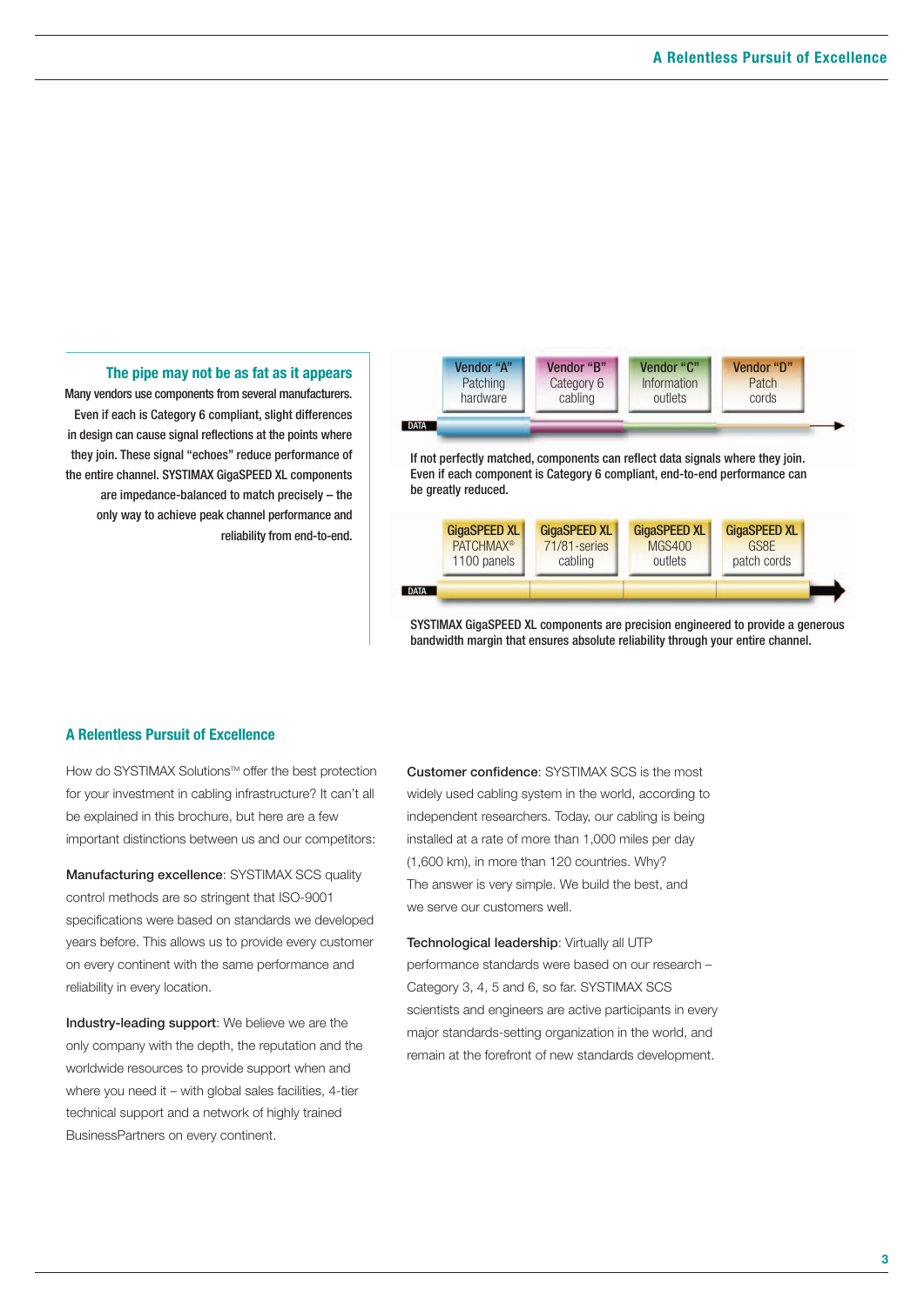This chart shows just one of many reasons why our GigaSPEED XL Solution leads the industry, worldwide. Our proprietary system-level design techniques assure guaranteed channel margin across the entire frequency range.

Our GigaSPEED XL7 Solution exceeds the Category 6 standard by 6 dB. Our GigaSPEED XL8 Solution exceeds it by 7 dB. Both are so advanced that they can support 6 connection points – with generous margin to spare over Category 6 specifications; (see table on page 5).

Please note that these are guaranteed, end-to-end channel performance figures. We welcome comparisons to competitive solutions in the market place.

#### **Highlights from the Best Warranty in the Industry**

- All GigaSPEED XL Solutions are backed by a 20-year Extended Product Warranty that we believe to be the best in the industry.
- Our Application Assurance covers everything from voice, data and video applications to standards-based complex building management systems by some of the world's leading manufacturers.
- We will specify the performance of each application – not "average," not "nominal," as many companies do, but guaranteed worst-case channel performance – and we will warrant that your certified SYSTIMAX GigaSPEED XL Solution will meet or exceed those specifications for 20 years.
- GigaSPEED XL Solutions are so advanced that we can even guarantee the performance of applications that do not yet exist. Specifically, we will warrant any applications introduced by recognized industry standards-settings bodies or user forums that specify TIA/EIA 568B or ISO/IEC 11801 components and link/channel specifications for the pertinent cabling system.



#### **We Build Solutions. Ask us.**

We have far more to explain about how our systems can help solve your immediate and future challenges. Our research has yielded many innovative solutions that cannot be detailed in this small brochure.

To learn more, please visit our Web site at www.systimax.com or contact your SYSTIMAX Solutions representative. We'll be glad to explain how we've surpassed the expectations of companies large and small, around the world. And how quickly, easily and inexpensively we can do the same for you.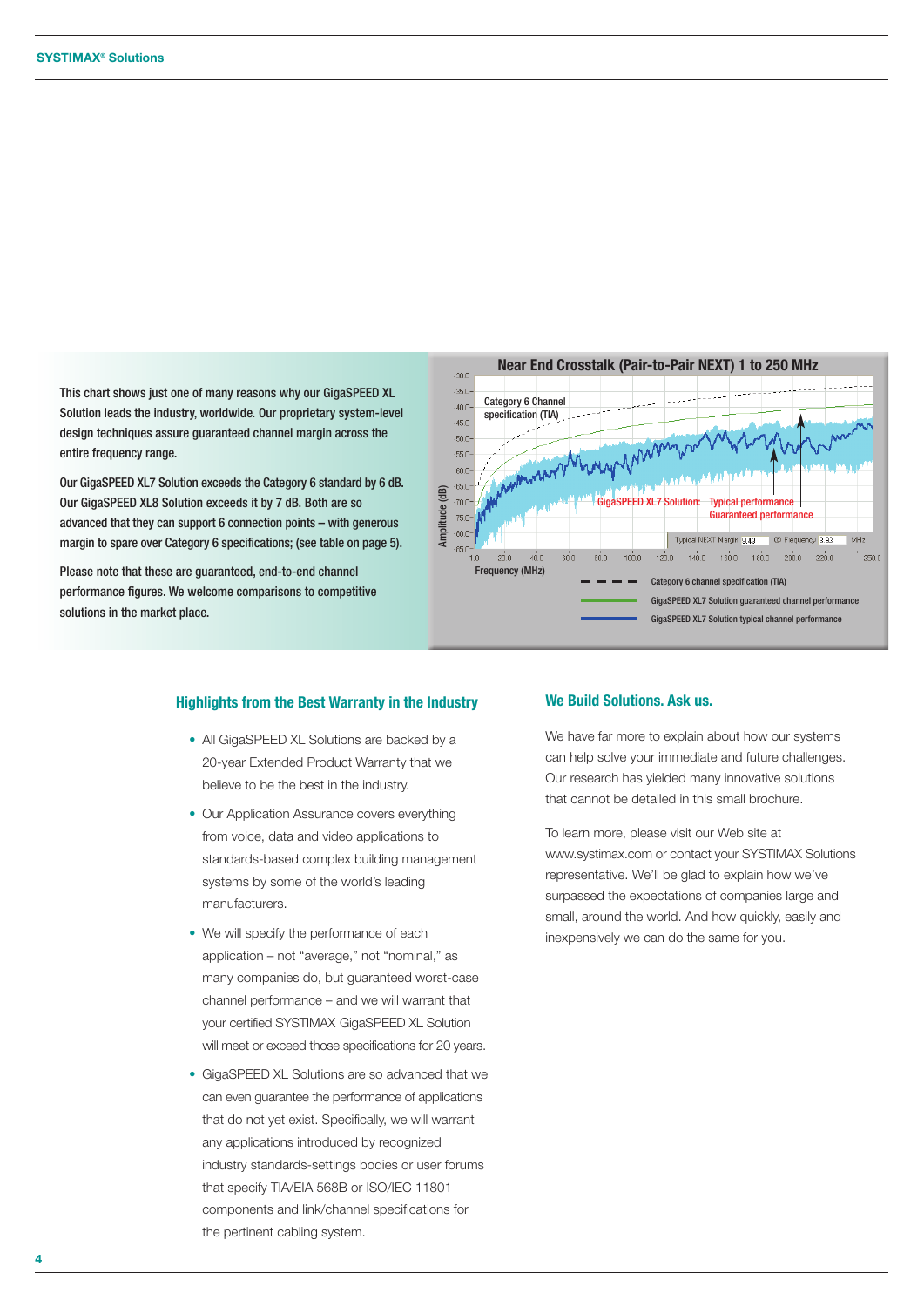### **Performance of the GigaSPEED XL Solutions**

| <b>4 Connector Channels:</b> | <b>GigaSPEED XL7</b><br><b>Worst Pair Margin (1-250 MHz)</b> |                   |                  | <b>GigaSPEED XL8</b><br><b>Worst Pair Margin (1-250 MHz)</b> |  |
|------------------------------|--------------------------------------------------------------|-------------------|------------------|--------------------------------------------------------------|--|
|                              | <b>Guaranteed</b>                                            | <b>Typical</b>    | Guaranteed       | <b>Typical</b>                                               |  |
| <b>Insertion Loss</b>        | 5.0%                                                         | 6.5%              | 8.0%             | 9.5%                                                         |  |
| <b>Pr-Pr NEXT</b>            | 6.0 dB                                                       | $9.4 \text{ dB}$  | 7.0 dB           | $10.9$ dB                                                    |  |
| <b>PSNEXT</b>                | $7.5 \text{ dB}$                                             | 10.6 dB           | $8.5 \text{ dB}$ | 12.0 dB                                                      |  |
| <b>Pr-Pr ELFEXT</b>          | 6.0 dB                                                       | 11.3 dB           | 8.0 dB           | $11.5$ dB                                                    |  |
| <b>PSELFEXT</b>              | 8.0 dB                                                       | $12.7 \text{ dB}$ | 10.0 dB          | $13.2 \text{ dB}$                                            |  |
| <b>Return Loss</b>           | 4.0 dB                                                       | $5.7 \text{ dB}$  | 4.0 dB           | $6.1$ dB                                                     |  |

GigaSPEED XL Solution performance with four connector channels.

Figures valid at any frequency of certified channel comprising GigaSPEED XL cable & apparatus.

| <b>6 Connector Channels:</b> | <b>GigaSPEED XL7</b><br><b>Worst Pair Margin (1-250 MHz)</b> |                  | <b>GigaSPEED XL8</b><br><b>Worst Pair Margin (1-250 MHz)</b> |                   |
|------------------------------|--------------------------------------------------------------|------------------|--------------------------------------------------------------|-------------------|
|                              | <b>Guaranteed</b>                                            | <b>Typical</b>   | <b>Guaranteed</b>                                            | <b>Typical</b>    |
| <b>Insertion Loss</b>        | 4.0%                                                         | 5.5%             | 6.5%                                                         | 8.0%              |
| <b>Pr-Pr NEXT</b>            | 4.0 dB                                                       | $7.4 \text{ dB}$ | 5.0 dB                                                       | $9.4 \text{ dB}$  |
| <b>PSNEXT</b>                | $5.5 \text{ dB}$                                             | $8.5 \text{ dB}$ | 6.5 dB                                                       | $10.6 \text{ dB}$ |
| <b>Pr-Pr ELFEXT</b>          | 4.0 dB                                                       | $8.9 \text{ dB}$ | 6.0 dB                                                       | $9.4 \text{ dB}$  |
| <b>PSELFEXT</b>              | 6.0 dB                                                       | $10.4$ dB        | 8.0 dB                                                       | 11.0 $dB$         |
| <b>Return Loss</b>           | 2.0 dB                                                       | $5.2$ dB         | 2.0 dB                                                       | 5.9 <sub>dB</sub> |

GigaSPEED XL Solution performance with six connector channels.

Figures valid at any frequency of certified channel comprising GigaSPEED XL cable and apparatus.